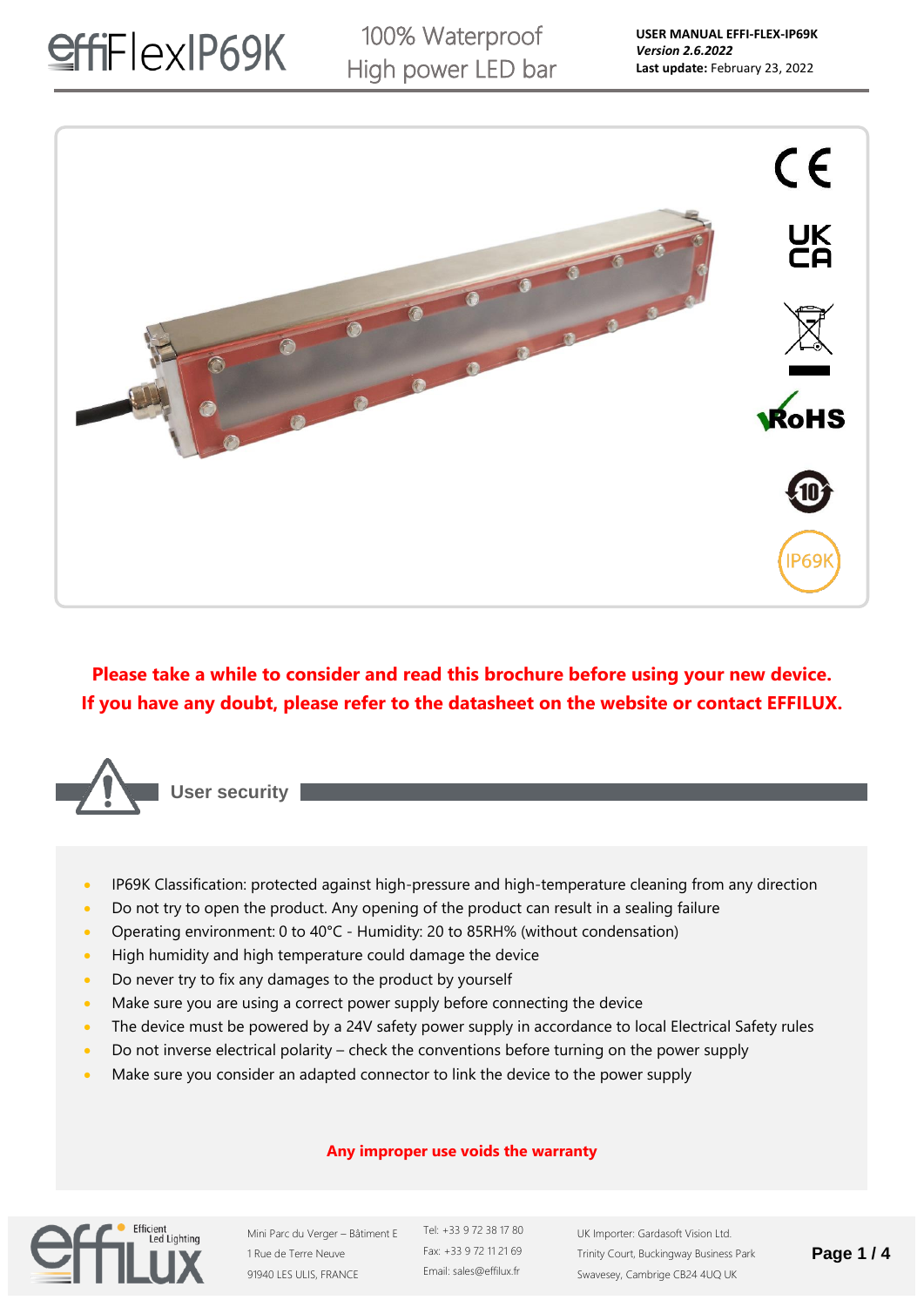

100% Waterproof High power LED bar

**EFFI-FLEX-IP69K -WW -XXX -YY -ZZ -V -AA -…** Number of LED Wavelength (nm) Window Lens position Vent Cable Length Option **5 10 … Every 5 to 145 405 465 525 625 850 000** (White) **TR** (Transparent) **SD** (Semi-diffusive) **OP** (Opaline) **P0** (no lens – 75°) **P1 (**45°) **P2 (**25°) **P3 (**10°) **V** (vent) **Ø** (no vent) **L5** (5m) **L10** (10m) **LS** (linescan) **POL** (polarizer) **ELS-(IN)-350-UUU** (UUU=DIM max) **EFFI-FLEX-IP69K-FOOD(1) -WW -XXX -YY -ZZ -V -AA -…** Number of LED Wavelength (nm) Window Lens position Vent Cable Length Option **5 10 … Every 5 to 145 405 465 525 625 850 000** (White) **TR** (Transparent) **SD** (Semi-diffusive) **OP** (Opaline) **P0** (no lens – 75°) **P1 (**45°) **P2 (**25°) **P3 (**10°) **V** (vent) **Ø** (no vent) **L5** (5m) **L10** (10m) **LS** (linescan) **POL** (polarizer) **ELS-(IN)-350-UUU** (UUU=DIM max) **Reference** 

(1) For -FOOD version, the nickel-plated brass gland is replaced with stainless steel type and the cable with a certified food & beverage convenient one.



**Maintenance**

Regardless of maintenance, the product must be switched off.

To remove marks on the window, apply just one or two drops of **alcohol-free** lens cleaning fluid in a gentle circular motion with a cleaning tissue. Always apply the fluid to a tissue rather than the window itself.



Mini Parc du Verger – Bâtiment E 1 Rue de Terre Neuve 91940 LES ULIS, FRANCE

Tel: +33 9 72 38 17 80 Fax: +33 9 72 11 21 69 Email: sales@effilux.fr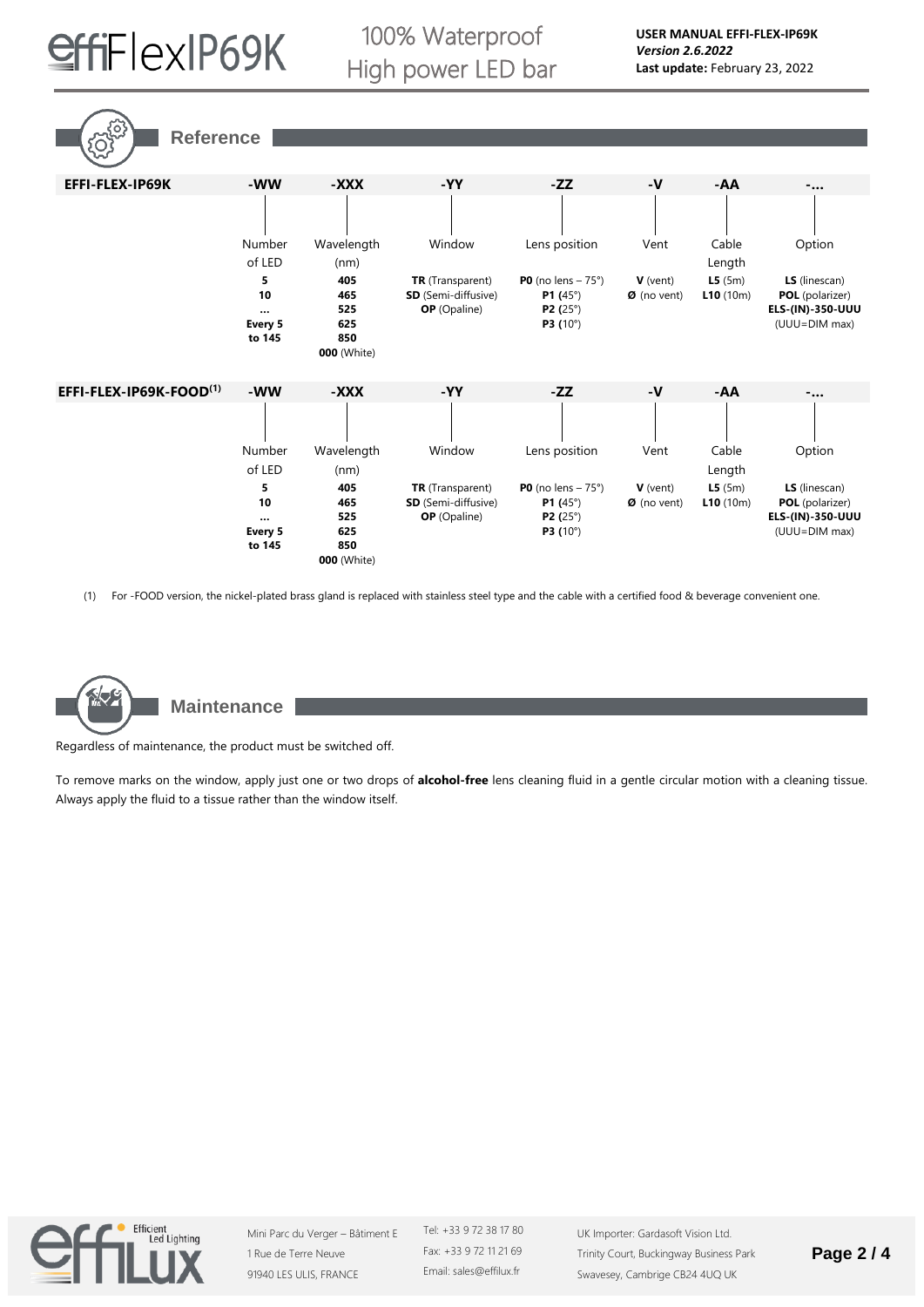



## **Electronical consideration**

Standard version cable: Weather, bio oil, detergent and hot water resistant

The EFFI-FLEX-IP69K is supplied with a 24V constant voltage. The TRIG (or AIC) contact needs to be connected. Please make sure that the flying leads output of the cable is in a sealed area.

| cable. Core insulation made of modified PP / Outer sheath made of special<br>TPE / Sheath colour: black |                                   |                                                                                                            |  |
|---------------------------------------------------------------------------------------------------------|-----------------------------------|------------------------------------------------------------------------------------------------------------|--|
| <b>Conductor N°</b>                                                                                     |                                   | EFFI-FLEX-IP69K                                                                                            |  |
| (Brown <sup>(2)</sup> )                                                                                 | <b>Flying Leads</b><br>(standard  | $+24V$                                                                                                     |  |
| 2<br>(White <sup>(2)</sup> )                                                                            | version)                          | N/A                                                                                                        |  |
| 3<br>(Blue $^{(2)}$ )                                                                                   | OR                                | <b>GND</b>                                                                                                 |  |
| 4<br>(Black <sup>(2)</sup> )                                                                            | $M12 - 5$ pins<br>(-FOOD version) | PNP TRIGGER <sup>(1)</sup> for Auto-strobe<br>Light ON if $V_{PNP} > 5V$ DC<br>Max 24V DC - Analog Voltage |  |
| 5<br>(Green/Yellow <sup>(2)</sup> )                                                                     |                                   | N/A                                                                                                        |  |

| Power supply for<br>EFFI-FLEX-IP69K (for 2m cable) |                            |                     |     |  |
|----------------------------------------------------|----------------------------|---------------------|-----|--|
| <b>Amount of</b>                                   | <b>Standard</b><br>version | <b>ELS</b><br>350mA |     |  |
| LED (N)                                            | P <sub>Peak_2s</sub>       | $P_{CW}$            |     |  |
| 5                                                  | 20                         | 10                  | 10  |  |
| 10                                                 | 40                         | 15                  | 15  |  |
| 15                                                 | 60                         | 20                  | 20  |  |
| 20                                                 | 80                         | 30                  | 30  |  |
| 50                                                 | 190                        | 65                  | 65  |  |
| 100                                                | 380                        | 130                 | 130 |  |
| 150                                                | 570                        | 195                 | 195 |  |

 $P_{CW} = P_{E15,350} \approx 1.3 \times N$  $P_{Peak 2s} \approx 4 \times N$ 

(1) Or AIC : Analog Intensity Control for Dimming Control

(2) Color of the cable fo the -FOOD version





Output **ELS-350-24V** 100% *OFF : 0-5V & ON : 5V-24V Max consumption = 2mA every 5 LEDs @24V* 20% Output Intensity 100% **ELS-IN-350-24V** *OFF : 0-5V & ON : 5V-24V Max consumption = 2mA every 5 LEDs @24V* ELS-350 is also available with 5V and 10V versions :

**ELS-350-5V :** Output intensity rising between 1.5 and 5V **ELS-IN-350-5V :** Output intensity decreasing between 0 and 5V **ELS-350-10V :** Output intensity rising between 5 and 10V **ELS-IN-350-10V :** Output intensity decreasing between 0 and 10V



Mini Parc du Verger – Bâtiment E 1 Rue de Terre Neuve 91940 LES ULIS, FRANCE

Tel: +33 9 72 38 17 80 Fax: +33 9 72 11 21 69 Email: sales@effilux.fr

UK Importer: Gardasoft Vision Ltd. Trinity Court, Buckingway Business Park Swavesey, Cambrige CB24 4UQ UK

### **Page 3 / 4**

### **OPTION : ELS = DIMMING VERSION**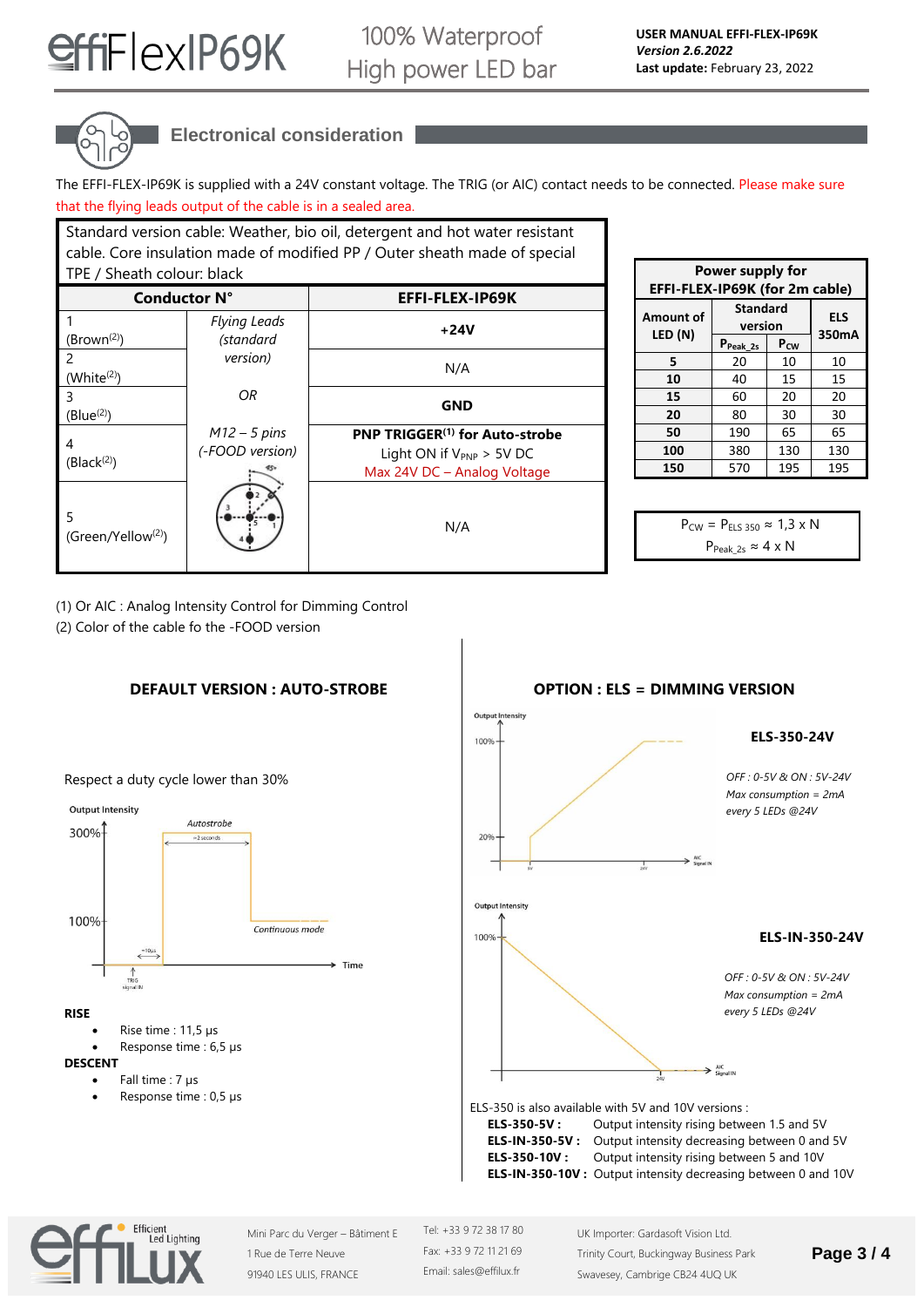

100% Waterproof High power LED bar



**Mechanical consideration**

**DIMENSIONS & FIXING** *[in mm]*







| Optical Length                  | $L_{op} = [20 \times N]$ if N LED |
|---------------------------------|-----------------------------------|
| Optical Length (for L2 Version) | $L_{op}$ = [40 x N] if N LED      |
| Mechanical Length               | $L_{mecha} = L_{op} + 49$ mm      |

To avoid water retention, stainless steel screws have to fill in the gaps (**x8**)



Mini Parc du Verger – Bâtiment E 1 Rue de Terre Neuve 91940 LES ULIS, FRANCE

Tel: +33 9 72 38 17 80 Fax: +33 9 72 11 21 69 Email: sales@effilux.fr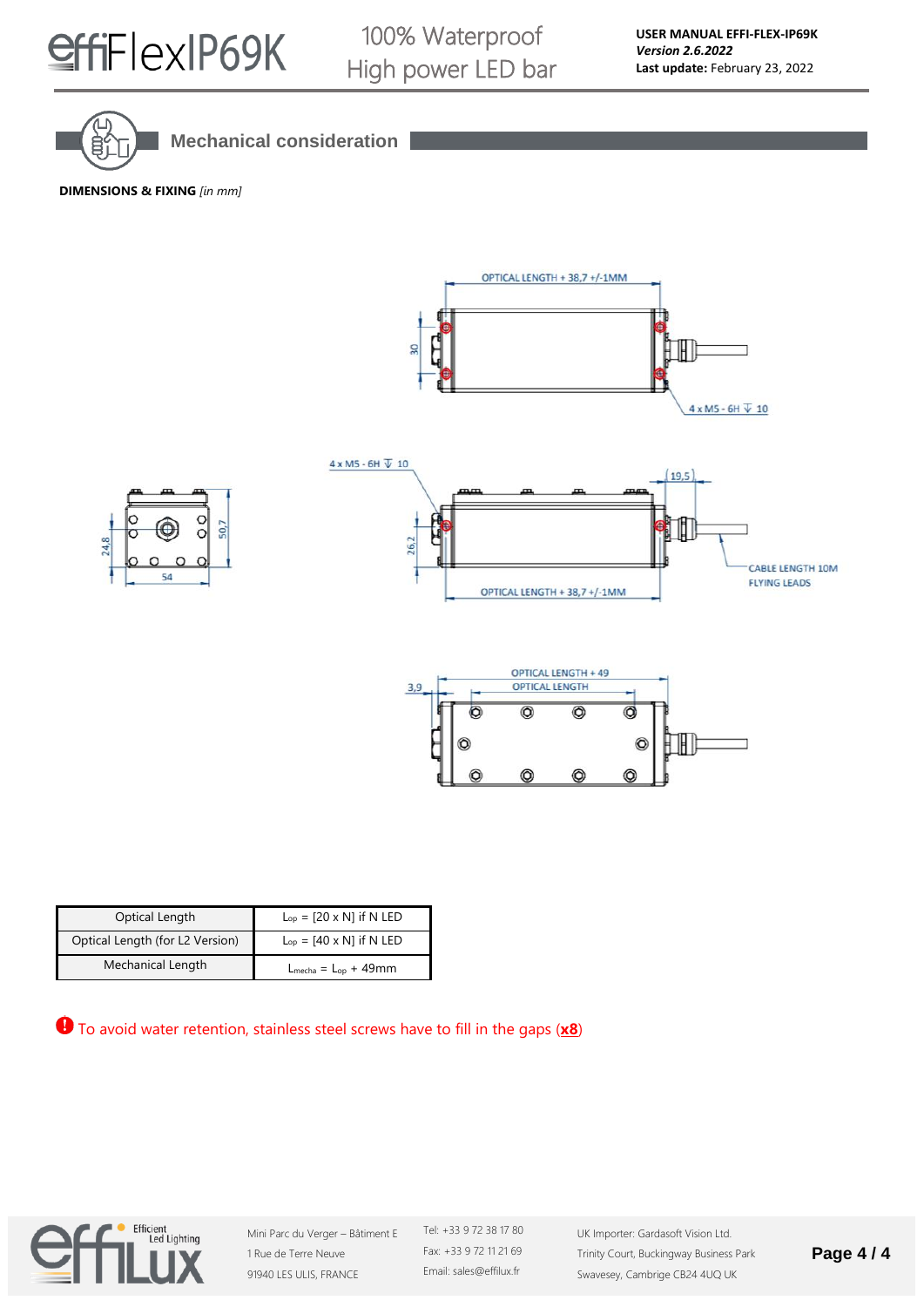

**Avant l'utilisation, merci de prendre connaissance des conseils et des précautions d'emploi contenus dans cette notice.** 

**Si vous avez un doute, consultez la datasheet sur le site internet ou contactez EFFILUX.**



**Sécurité de l'utilisateur**

- Code IP69K : Protection contre le nettoyage à haute pression, à haute température et venant de plusieurs directions
- Environnement de fonctionnement : de 0 à 40°C Humidité: de 20 à 85HR% (sans condensation)
- Si ces conditions ne sont pas respectées, le produit peut être endommagé
- Ne jamais essayer de réparer d'éventuels dommages du produit par vous-même
- Assurez-vous d'utiliser la bonne alimentation avant de connecter le produit
- L'appareil doit être alimenté par une alimentation de sécurité 24 V conformément aux règles de sécurité électrique locales
- Ne pas inverser la polarité électrique vérifiez vos connexions et les conventions avant d'allumer le produit
- Assurez-vous d'avoir un connecteur adapté pour relier l'appareil à l'alimentation

### **Toute utilisation incorrecte annule la garantie**



Mini Parc du Verger – Bâtiment E 1 Rue de Terre Neuve 91940 LES ULIS, FRANCE

Tel: +33 9 72 38 17 80 Fax: +33 9 72 11 21 69 Email: sales@effilux.fr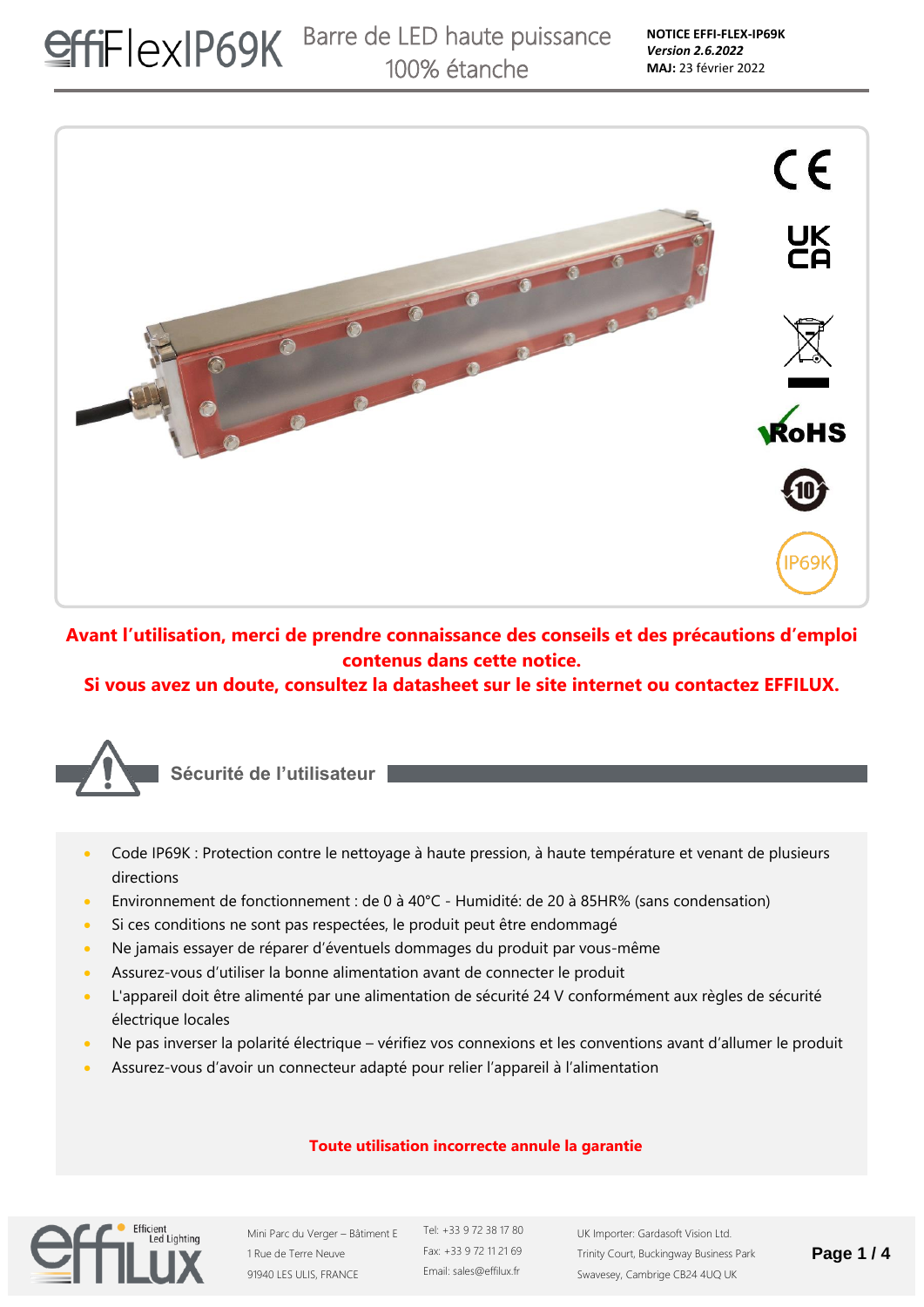

# SHFIEXIP69K Barre de LED haute puissance 100% étanche

**Référence** 

| EFFI-FLEX-IP69K                     | -WW                                                                 | -XXX                                                  | $-YY$                                                                        | $-ZZ$                                                                                                           | $-V$                            | -AA                | $-\ldots$                                                                     |
|-------------------------------------|---------------------------------------------------------------------|-------------------------------------------------------|------------------------------------------------------------------------------|-----------------------------------------------------------------------------------------------------------------|---------------------------------|--------------------|-------------------------------------------------------------------------------|
|                                     |                                                                     |                                                       |                                                                              |                                                                                                                 |                                 |                    |                                                                               |
|                                     | Nombre                                                              | Longueur                                              | Vitre                                                                        | Position de la                                                                                                  | Valve                           | Longueur           | Option                                                                        |
|                                     | de LED                                                              | d'onde (nm)                                           |                                                                              | lentille                                                                                                        |                                 | du câble           |                                                                               |
|                                     | 5<br>10<br><br>Every 5<br>to 145                                    | 405<br>465<br>525<br>625<br>850<br><b>000</b> (White) | <b>TR</b><br>(Transparent)<br>SD (Semi-<br>diffusive)<br><b>OP</b> (Opaline) | P0 (no lens $-75^\circ$ )<br><b>P1</b> (45 $^{\circ}$ )<br><b>P2</b> $(25^{\circ})$<br><b>P3</b> $(10^{\circ})$ | $V$ (valve)<br>Ø (pas de valve) | L5(5m)<br>L10(10m) | LS (linescan)<br><b>POL</b> (polariseur)<br>ELS-(IN)-350-UUU<br>(UUU=DIM max) |
| EFFI-FLEX-IP69K-FOOD <sup>(1)</sup> | -WW                                                                 | -XXX                                                  | $-YY$                                                                        | $-ZZ$                                                                                                           | -V                              | -AA                | $-$                                                                           |
|                                     | Nombre                                                              | Longueur                                              | Vitre                                                                        | Position de la                                                                                                  | Valve                           | Longueur           | Option                                                                        |
|                                     | de LED                                                              | d'onde (nm)                                           |                                                                              | lentille                                                                                                        |                                 | du câble           |                                                                               |
|                                     | 5<br>10<br>$\cdots$<br><b>Toutes</b><br>les 5 LED<br>jusqu'à<br>145 | 405<br>465<br>525<br>625<br>850<br><b>000</b> (Blanc) | <b>TR</b><br>(Transparente)<br>SD (Semi-<br>diffuse)<br><b>OP</b> (Opaline)  | PO (pas de lentille<br>$-75^{\circ}$ )<br><b>P1</b> (45 $^{\circ}$ )<br><b>P2</b> (25 $^{\circ}$ )<br>P3 (10°)  | V (valve)<br>Ø (pas de valve)   | L5(5m)<br>L10(10m) | LS (linescan)<br><b>POL</b> (polariseur)<br>ELS-(IN)-350-UUU<br>(UUU=DIM max) |

(1) Pour l'option FOOD, le presse-étoupe en laiton nickelé est remplacé par un presse-étoupe en inox et le cable par un cable certifié FDA



**Maintenance**

Le produit doit être HORS TENSION.

Pour nettoyer la vitre, appliquez un peu de fluide nettoyant **sans alcool** sur un chiffon propre. Toujours appliquer le fluide sur le chiffon et pas directement sur la vitre.



Mini Parc du Verger – Bâtiment E 1 Rue de Terre Neuve 91940 LES ULIS, FRANCE

Tel: +33 9 72 38 17 80 Fax: +33 9 72 11 21 69 Email: sales@effilux.fr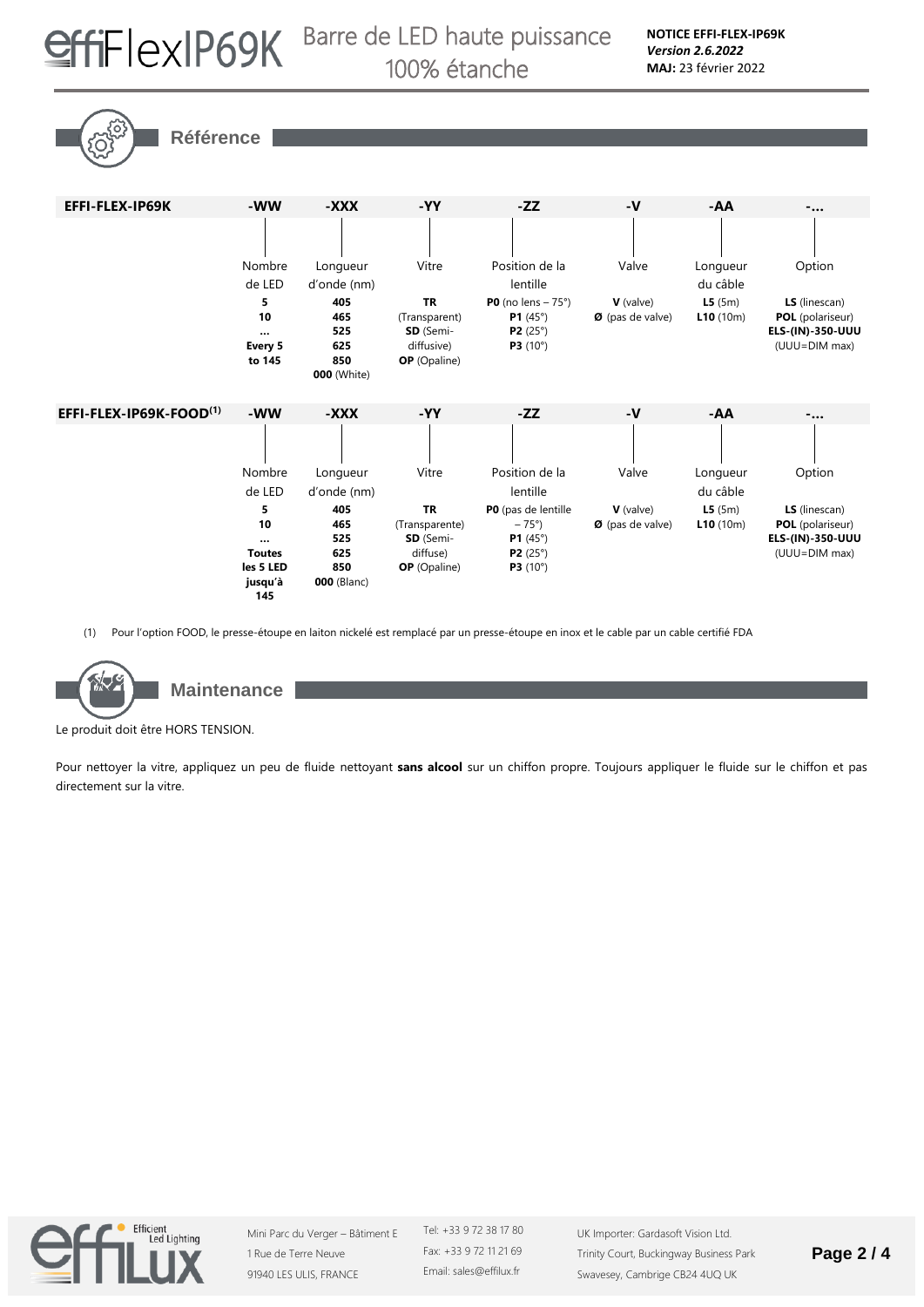

## **Caractéristiques électroniques**

L'EFFI-FLEX-IP69K est alimenté par une tension continue de 24V. Le contact TRIG (ou AIC) doit être connecté. Réaliser le cablage (fils nus) dans une enceinte étanche.

| Câble version standard : Résistant au temps, aux huiles, au détergent et à     |                                |                                               |  |  |
|--------------------------------------------------------------------------------|--------------------------------|-----------------------------------------------|--|--|
| l'eau. Isolation du coeur faite à base de PP / Gaine extérieure faite de TPE / |                                |                                               |  |  |
| Couleur de la gaine : Noir                                                     |                                |                                               |  |  |
| <b>Brin N°</b>                                                                 |                                | EFFI-FLEX-IP69K                               |  |  |
| (Marron <sup>(2)</sup> )                                                       | Fils nus (Version<br>standard) | +24V                                          |  |  |
|                                                                                |                                |                                               |  |  |
| (Blanc <sup>(2)</sup> )                                                        | Оu                             | N/C                                           |  |  |
| ξ<br>(Bleu <sup>(2)</sup> )                                                    | $M12 - 5$ pins                 | <b>GND</b>                                    |  |  |
|                                                                                | (version -FOOD)                | PNP TRIGGER <sup>(1)</sup> pour l'Auto-strobe |  |  |
| (Noir <sup>(2)</sup> )                                                         |                                | ON if $V_{PNP}$ > 5V DC                       |  |  |
|                                                                                |                                | Max 24V DC - Tension analogique               |  |  |
| (Jaune/Vert <sup>(2)</sup> )                                                   |                                | N/C                                           |  |  |

| Puissance consommée par<br>l'EFFI-FLEX-IP69K (avec cable de 2m) |                         |            |       |  |
|-----------------------------------------------------------------|-------------------------|------------|-------|--|
| Nombre de                                                       | <b>Version standard</b> | <b>ELS</b> |       |  |
| LED (N)                                                         | P <sub>Peak_2s</sub>    | $P_{CW}$   | 350mA |  |
| 5                                                               | 20                      | 10         | 10    |  |
| 10                                                              | 40                      | 15         | 15    |  |
| 15                                                              | 60                      | 20         | 20    |  |
| 20                                                              | 80                      | 30         | 30    |  |
| 50                                                              | 190                     | 65         | 65    |  |
| 100                                                             | 380                     | 130        | 130   |  |
| 150                                                             | 570                     | 195        | 195   |  |

 $P_{CW} = P_{ELS 350} \approx 1.3 \times N$  $P_{Peak\ 2s} \approx 4 \times N$ 

(1) Ou AIC : Analog Intensity Control pour le contrôle de l'intensité

(2) Couleur du cable pour la version -FOOD





ELS-350 est également disponible en version 5V et 10V **ELS-350-5V :** Intensité croissante entre 1.5 et 5V **ELS-IN-350-5V :** Intensité décroissante entre 0 et 5V **ELS-350-10V :** Intensité croissante entre 5 et 10V **ELS-IN-350-10V :** Intensité décroissante entre 0 et 10V



Mini Parc du Verger – Bâtiment E 1 Rue de Terre Neuve 91940 LES ULIS, FRANCE

Tel: +33 9 72 38 17 80 Fax: +33 9 72 11 21 69 Email: sales@effilux.fr

UK Importer: Gardasoft Vision Ltd. Trinity Court, Buckingway Business Park Swavesey, Cambrige CB24 4UQ UK

### **Page 3 / 4**

**OPTION : ELS = CONTROLE D'INTENSITE**

Respecter un duty cycle inférieur à 30%



#### **MONTEE**

- Temps de montée : 11,5 µs
- Temps de réponse : 6,5 µs
- **DESCENTE**
	- Temps de descente : 7 µs • Temps de réponse : 0,5 µs